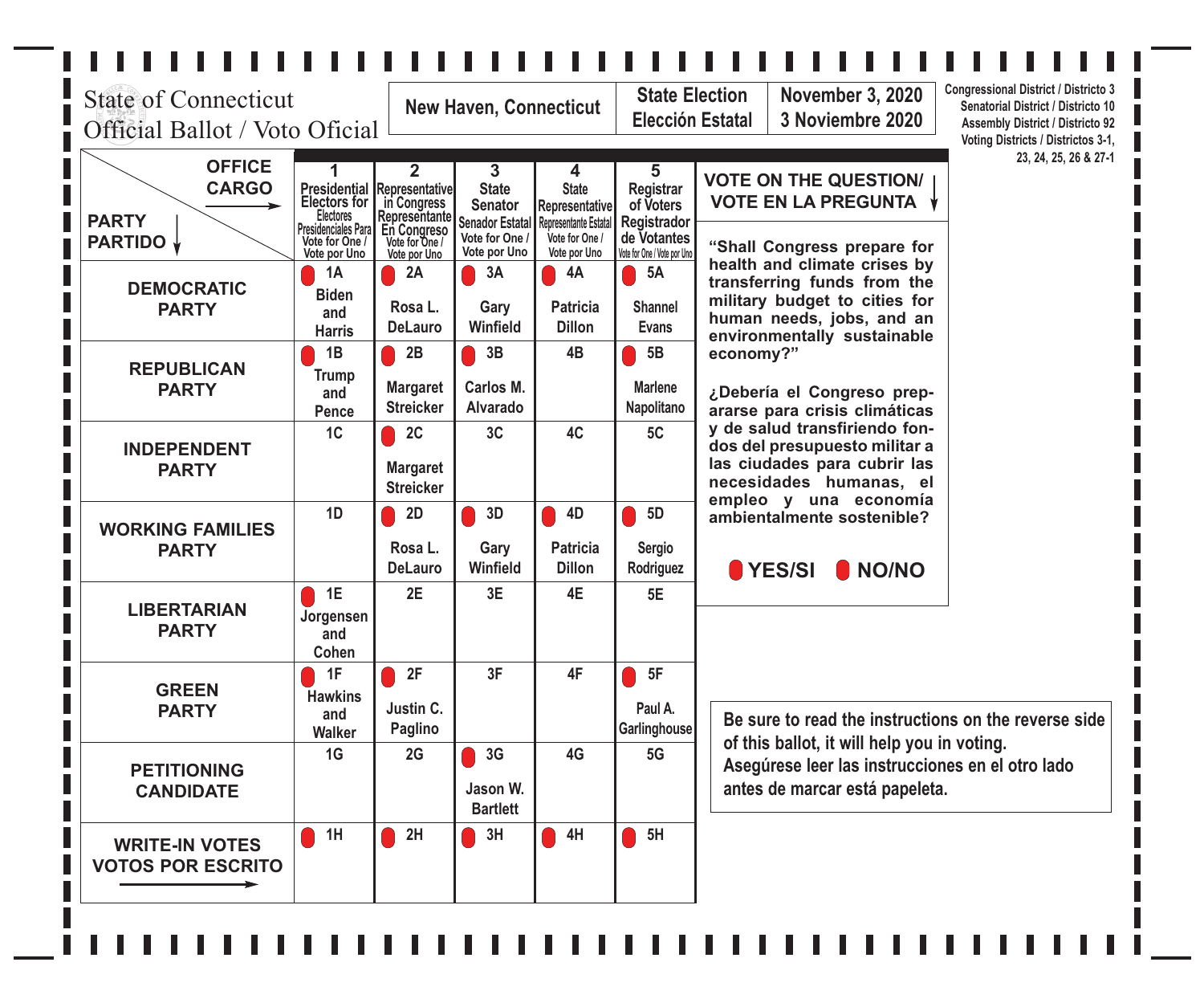### $\blacksquare$  $\blacksquare$  $\mathbb{R}^{\mathbb{N}}$

| <b>State of Connecticut</b><br>Official Ballot / Voto Oficial   |                                                                                                                                           |                                                                                               | <b>New Haven, Connecticut</b>                                                                   |                                                                                                       |                                                                                                 | <b>Congressional District / Districto 3</b><br><b>State Election</b><br><b>November 3, 2020</b><br>Senatorial District / Districto 10<br><b>Elección Estatal</b><br>3 Noviembre 2020<br><b>Assembly District / Districto 93</b><br>Voting Districts / Districtos 2-2, 3-2, |
|-----------------------------------------------------------------|-------------------------------------------------------------------------------------------------------------------------------------------|-----------------------------------------------------------------------------------------------|-------------------------------------------------------------------------------------------------|-------------------------------------------------------------------------------------------------------|-------------------------------------------------------------------------------------------------|----------------------------------------------------------------------------------------------------------------------------------------------------------------------------------------------------------------------------------------------------------------------------|
| <b>OFFICE</b><br><b>CARGO</b><br><b>PARTY</b><br><b>PARTIDO</b> | 1<br><b>Presidential Representative</b><br><b>Electors for</b><br><b>Electores</b><br>Presidenciales Para<br>Vote for One<br>Vote por Uno | $\mathbf{2}$<br>in Congress<br>Representante<br>En Congreso<br>Vote for One /<br>Vote por Uno | 3<br><b>State</b><br><b>Senator</b><br><b>Senador Estatal</b><br>Vote for One /<br>Vote por Uno | 4<br><b>State</b><br>Representative<br><b>Representante Estatal</b><br>Vote for One /<br>Vote por Uno | 5<br><b>Registrar</b><br>of Voters<br>Registrador<br>de Votantes<br>Vote for One / Vote por Uno | 21-1, 22-1, 28, 29, 30-1 & 30-2<br><b>VOTE ON THE QUESTION/</b><br><b>VOTE EN LA PREGUNTA</b><br>"Shall Congress prepare for                                                                                                                                               |
| <b>DEMOCRATIC</b><br><b>PARTY</b>                               | <b>1A</b><br><b>Biden</b><br>and<br><b>Harris</b>                                                                                         | 2A<br>Rosa L.<br><b>DeLauro</b>                                                               | 3A<br>Gary<br>Winfield                                                                          | 4A<br>Toni E.<br><b>Walker</b>                                                                        | <b>5A</b><br><b>Shannel</b><br><b>Evans</b>                                                     | health and climate crises by<br>transferring funds from the<br>military budget to cities for<br>human needs, jobs, and an<br>environmentally sustainable                                                                                                                   |
| <b>REPUBLICAN</b><br><b>PARTY</b>                               | 1B<br><b>Trump</b><br>and<br>Pence                                                                                                        | 2B<br><b>Margaret</b><br><b>Streicker</b>                                                     | 3B<br>Carlos M.<br><b>Alvarado</b>                                                              | 4B                                                                                                    | 5B<br><b>Marlene</b><br>Napolitano                                                              | economy?"<br>¿Debería el Congreso prep-<br>ararse para crisis climáticas                                                                                                                                                                                                   |
| <b>INDEPENDENT</b><br><b>PARTY</b>                              | 1 <sup>C</sup>                                                                                                                            | 2C<br><b>Margaret</b><br><b>Streicker</b>                                                     | 3C                                                                                              | 4C                                                                                                    | 5C                                                                                              | dos del presupuesto militar a<br>las ciudades para cubrir las<br>necesidades humanas, el                                                                                                                                                                                   |
| <b>WORKING FAMILIES</b><br><b>PARTY</b>                         | 1D                                                                                                                                        | 2D<br>Rosa L.<br><b>DeLauro</b>                                                               | 3D<br>Gary<br>Winfield                                                                          | 4D                                                                                                    | 5D<br><b>Sergio</b><br>Rodriguez                                                                | ambientalmente sostenible?<br>YES/SI<br>I NO/NO                                                                                                                                                                                                                            |
| <b>LIBERTARIAN</b><br><b>PARTY</b>                              | 1E<br>Jorgensen<br>and<br>Cohen                                                                                                           | 2E                                                                                            | 3E                                                                                              | 4E                                                                                                    | 5E                                                                                              |                                                                                                                                                                                                                                                                            |
| <b>GREEN</b><br><b>PARTY</b>                                    | 1F<br><b>Hawkins</b><br>and<br><b>Walker</b>                                                                                              | 2F<br>Justin C.<br>Paglino                                                                    | 3F                                                                                              | 4F                                                                                                    | 5F<br>Paul A.<br>Garlinghouse                                                                   | Be sure to read the instructions on the reverse side                                                                                                                                                                                                                       |
| <b>PETITIONING</b><br><b>CANDIDATE</b>                          | 1G                                                                                                                                        | 2G                                                                                            | 3G<br>Jason W.<br><b>Bartlett</b>                                                               | 4G                                                                                                    | 5G                                                                                              | Asegúrese leer las instrucciones en el otro lado<br>antes de marcar está papeleta.                                                                                                                                                                                         |
| <b>WRITE-IN VOTES</b><br><b>VOTOS POR ESCRITO</b>               | 1H                                                                                                                                        | 2H                                                                                            | 3H                                                                                              | 4H                                                                                                    | 5H                                                                                              |                                                                                                                                                                                                                                                                            |
|                                                                 |                                                                                                                                           |                                                                                               |                                                                                                 |                                                                                                       |                                                                                                 | y de salud transfiriendo fon-<br>empleo y una economía<br>of this ballot, it will help you in voting.                                                                                                                                                                      |

 $\blacksquare$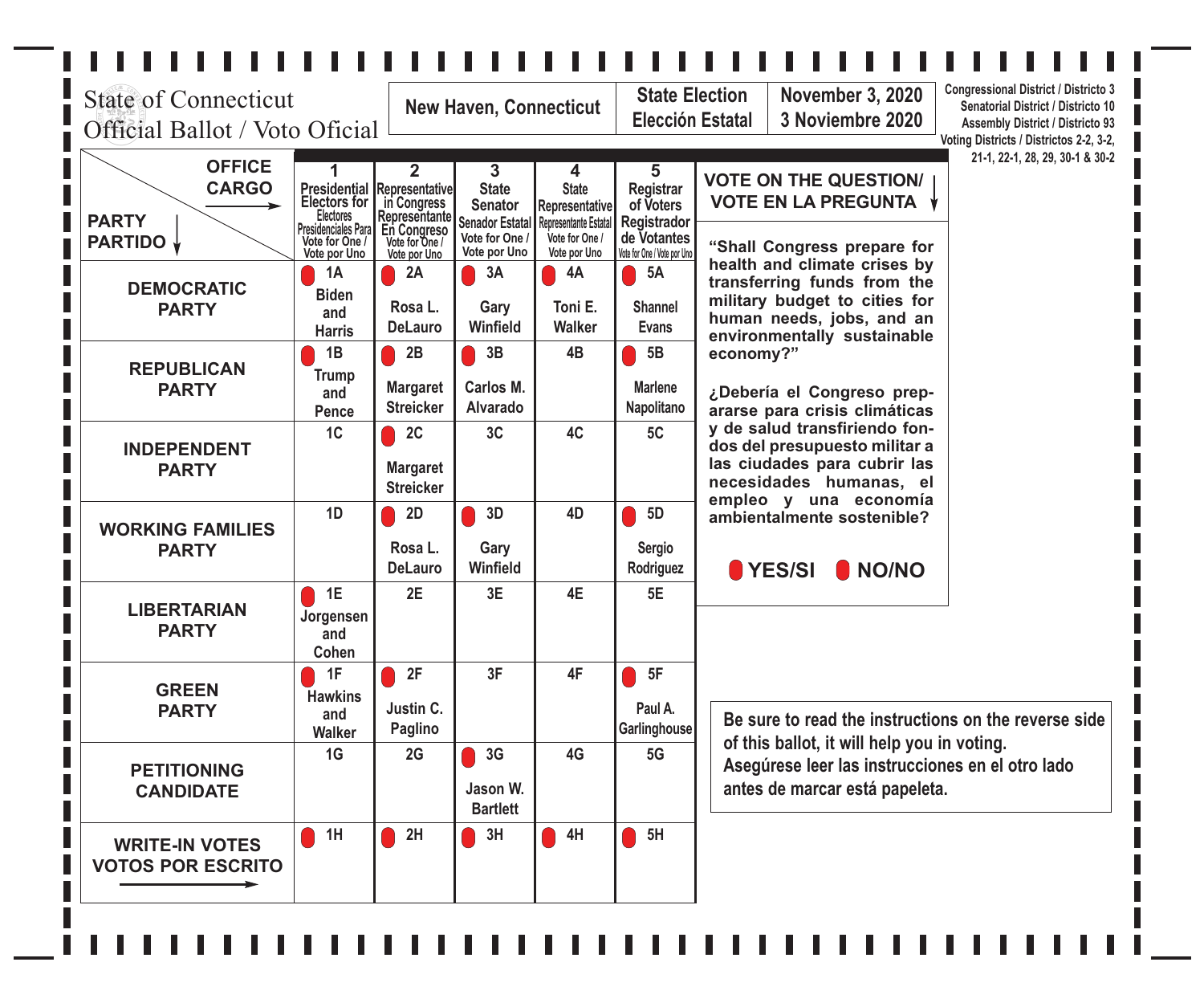### $1111111111$ **11111**  $\blacksquare$  $\overline{\phantom{a}}$ **I**  $\overline{\phantom{a}}$  $\overline{\phantom{a}}$  $\blacksquare$  $\blacksquare$  $\mathbb{R}$  $\overline{\phantom{a}}$ п  $\overline{\phantom{a}}$  $\overline{\phantom{a}}$

I.

П

П

| <b>State of Connecticut</b><br>Official Ballot / Voto Oficial   |                                                                                                                 |                                                                                 | <b>New Haven, Connecticut</b>                                                                   |                                                                                                |                                                                                                 | <b>Congressional District / Districto 3</b><br><b>State Election</b><br><b>November 3, 2020</b><br>Senatorial District / Districto 11<br><b>Elección Estatal</b><br>3 Noviembre 2020<br><b>Assembly District / Districto 97</b><br>Voting Districts / Districtos 11-1, |
|-----------------------------------------------------------------|-----------------------------------------------------------------------------------------------------------------|---------------------------------------------------------------------------------|-------------------------------------------------------------------------------------------------|------------------------------------------------------------------------------------------------|-------------------------------------------------------------------------------------------------|------------------------------------------------------------------------------------------------------------------------------------------------------------------------------------------------------------------------------------------------------------------------|
| <b>OFFICE</b><br><b>CARGO</b><br><b>PARTY</b><br><b>PARTIDO</b> | <b>Presidential Representative</b><br><b>Electors for</b><br>Electores<br>Presidenciales Para<br>Vote for One / | $\overline{2}$<br>in Congress<br>Representante<br>En Congreso<br>Vote for One / | 3<br><b>State</b><br><b>Senator</b><br><b>Senador Estatal</b><br>Vote for One /<br>Vote por Uno | 4<br><b>State</b><br>Representative<br>Representante Estatal<br>Vote for One /<br>Vote por Uno | 5<br><b>Registrar</b><br>of Voters<br>Registrador<br>de Votantes<br>Vote for One / Vote por Uno | 11-2, 11-3, 12-2, 13, 17 & 18<br><b>VOTE ON THE QUESTION/</b><br><b>VOTE EN LA PREGUNTA</b><br>"Shall Congress prepare for                                                                                                                                             |
| <b>DEMOCRATIC</b><br><b>PARTY</b>                               | Vote por Uno<br>1A<br><b>Biden</b><br>and<br><b>Harris</b>                                                      | Vote por Uno<br>2A<br>Rosa L.<br><b>DeLauro</b>                                 | 3A<br>Martin M.<br>Looney                                                                       | 4A<br><b>Alphonse</b><br>Paolillo Jr.                                                          | 5A<br>Shannel<br><b>Evans</b>                                                                   | health and climate crises by<br>transferring funds from the<br>military budget to cities for<br>human needs, jobs, and an<br>environmentally sustainable                                                                                                               |
| <b>REPUBLICAN</b><br><b>PARTY</b>                               | 1B<br><b>Trump</b><br>and<br>Pence                                                                              | 2B<br><b>Margaret</b><br><b>Streicker</b>                                       | 3B<br>Jameson<br>White                                                                          | 4B<br>Erin<br><b>Reilly</b>                                                                    | 5B<br><b>Marlene</b><br>Napolitano                                                              | economy?"<br>¿Debería el Congreso prep-<br>ararse para crisis climáticas                                                                                                                                                                                               |
| <b>INDEPENDENT</b><br><b>PARTY</b>                              | 1C                                                                                                              | 2C<br><b>Margaret</b><br><b>Streicker</b>                                       | 3C                                                                                              | 4C<br>Erin<br><b>Reilly</b>                                                                    | 5C                                                                                              | y de salud transfiriendo fon-<br>dos del presupuesto militar a<br>las ciudades para cubrir las<br>necesidades humanas, el<br>empleo y una economía                                                                                                                     |
| <b>WORKING FAMILIES</b><br><b>PARTY</b>                         | 1D                                                                                                              | 2D<br>Rosa L.<br><b>DeLauro</b>                                                 | 3D                                                                                              | 4D                                                                                             | 5D<br><b>Sergio</b><br>Rodriguez                                                                | ambientalmente sostenible?<br>YES/SI NO/NO                                                                                                                                                                                                                             |
| <b>LIBERTARIAN</b><br><b>PARTY</b>                              | 1E<br>Jorgensen<br>and<br>Cohen                                                                                 | 2E                                                                              | 3E                                                                                              | 4E                                                                                             | 5E                                                                                              |                                                                                                                                                                                                                                                                        |
| <b>GREEN</b><br><b>PARTY</b>                                    | 1F<br><b>Hawkins</b><br>and<br><b>Walker</b>                                                                    | 2F<br>Justin C.<br>Paglino                                                      | 3F                                                                                              | 4F                                                                                             | 5F<br>Paul A.<br>Garlinghouse                                                                   | Be sure to read the instructions on the reverse side                                                                                                                                                                                                                   |
| <b>PETITIONING</b><br><b>CANDIDATE</b>                          | 1G                                                                                                              | 2G                                                                              | 3G<br><b>Alexander</b><br><b>Taubes</b>                                                         | 4G                                                                                             | 5G                                                                                              | of this ballot, it will help you in voting.<br>Asegúrese leer las instrucciones en el otro lado<br>antes de marcar está papeleta.                                                                                                                                      |
| <b>WRITE-IN VOTES</b><br><b>VOTOS POR ESCRITO</b>               | 1H<br>٠                                                                                                         | 2H                                                                              | 3H                                                                                              | 4H                                                                                             | 5H                                                                                              |                                                                                                                                                                                                                                                                        |
|                                                                 |                                                                                                                 |                                                                                 |                                                                                                 |                                                                                                |                                                                                                 |                                                                                                                                                                                                                                                                        |

in contra complete con contra complete c  $\blacksquare$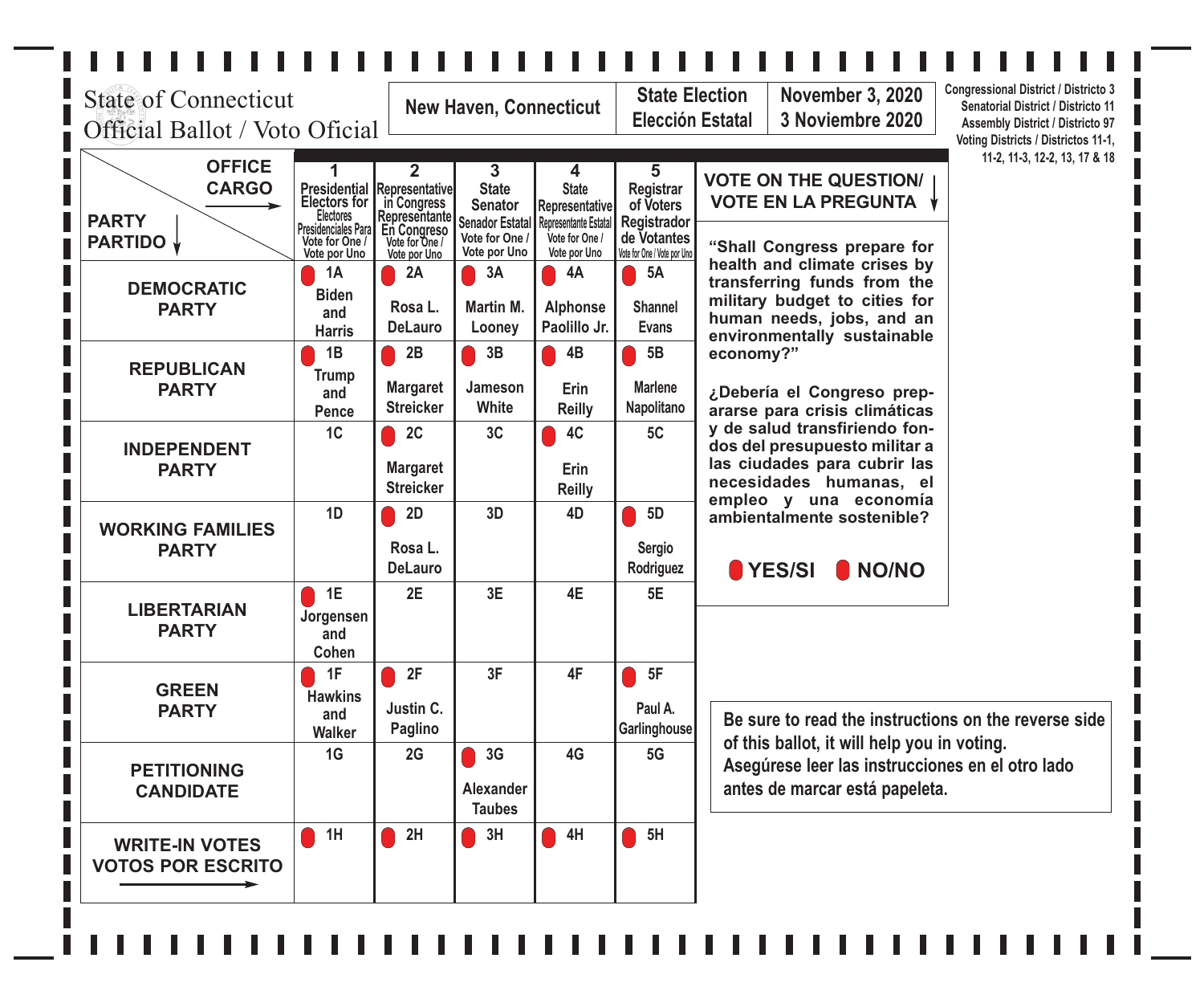# П

П

L

L

I Γ

Г

П

П

П

| <b>State of Connecticut</b><br>Official Ballot / Voto Oficial   |                                                                                                         |                                                                                      | <b>New Haven, Connecticut</b>                                                   |                                                                                       |                                                                            | <b>Congressional District / Districto 3</b><br><b>State Election</b><br><b>November 3, 2020</b><br>Senatorial District / Districto 10<br><b>Elección Estatal</b><br>3 Noviembre 2020<br><b>Assembly District / Districto 116</b><br><b>Voting District / Districto 4-2</b> |
|-----------------------------------------------------------------|---------------------------------------------------------------------------------------------------------|--------------------------------------------------------------------------------------|---------------------------------------------------------------------------------|---------------------------------------------------------------------------------------|----------------------------------------------------------------------------|----------------------------------------------------------------------------------------------------------------------------------------------------------------------------------------------------------------------------------------------------------------------------|
| <b>OFFICE</b><br><b>CARGO</b><br><b>PARTY</b><br><b>PARTIDO</b> | <b>Presidential</b><br><b>Electors for</b><br>Electores<br><b>Presidenciales Para</b><br>Vote for One / | 2<br>Representative<br>in Congress<br>Representante<br>En Congreso<br>Vote for One / | 3<br><b>State</b><br><b>Senator</b><br><b>Senador Estatal</b><br>Vote for One / | 4<br><b>State</b><br><b>Representative</b><br>Representante Estatal<br>Vote for One / | 5<br><b>Registrar</b><br>of Voters<br>Registrador<br>de Votantes           | <b>VOTE ON THE QUESTION/</b><br><b>VOTE EN LA PREGUNTA</b>                                                                                                                                                                                                                 |
| <b>DEMOCRATIC</b><br><b>PARTY</b>                               | Vote por Uno<br><b>1A</b><br><b>Biden</b><br>and<br><b>Harris</b>                                       | Vote por Uno<br>2A<br>Rosa L.<br><b>DeLauro</b>                                      | Vote por Uno<br>3A<br>Gary<br>Winfield                                          | Vote por Uno<br>4A<br><b>Michael</b><br><b>DiMassa</b>                                | Vote for One / Vote por Uno<br><b>5A</b><br><b>Shannel</b><br><b>Evans</b> | "Shall Congress prepare for<br>health and climate crises by<br>transferring funds from the<br>military budget to cities for<br>human needs, jobs, and an<br>environmentally sustainable                                                                                    |
| <b>REPUBLICAN</b><br><b>PARTY</b>                               | 1B<br><b>Trump</b><br>and<br>Pence                                                                      | 2B<br><b>Margaret</b><br><b>Streicker</b>                                            | 3B<br>Carlos M.<br><b>Alvarado</b>                                              | 4B                                                                                    | 5B<br><b>Marlene</b><br>Napolitano                                         | economy?"<br>¿Debería el Congreso prep-<br>ararse para crisis climáticas                                                                                                                                                                                                   |
| <b>INDEPENDENT</b><br><b>PARTY</b>                              | 1C                                                                                                      | 2C<br><b>Margaret</b><br><b>Streicker</b>                                            | 3C                                                                              | 4C                                                                                    | 5C                                                                         | y de salud transfiriendo fon-<br>dos del presupuesto militar a<br>las ciudades para cubrir las<br>necesidades humanas, el<br>empleo y una economía                                                                                                                         |
| <b>WORKING FAMILIES</b><br><b>PARTY</b>                         | 1D                                                                                                      | 2D<br>Rosa L.<br><b>DeLauro</b>                                                      | 3D<br>Gary<br><b>Winfield</b>                                                   | 4D<br><b>Michael</b><br><b>DiMassa</b>                                                | 5D<br><b>Sergio</b><br>Rodriguez                                           | ambientalmente sostenible?<br>YES/SI<br>I NO/NO                                                                                                                                                                                                                            |
| <b>LIBERTARIAN</b><br><b>PARTY</b>                              | 1E<br>Jorgensen<br>and<br>Cohen                                                                         | 2E                                                                                   | 3E                                                                              | 4E                                                                                    | 5E                                                                         |                                                                                                                                                                                                                                                                            |
| <b>GREEN</b><br><b>PARTY</b>                                    | 1F<br><b>Hawkins</b><br>and<br><b>Walker</b>                                                            | 2F<br>Justin C.<br>Paglino                                                           | 3F                                                                              | 4F                                                                                    | 5F<br>Paul A.<br>Garlinghouse                                              | Be sure to read the instructions on the reverse side                                                                                                                                                                                                                       |
| <b>PETITIONING</b><br><b>CANDIDATE</b>                          | 1G                                                                                                      | 2G                                                                                   | 3G<br>Jason W.<br><b>Bartlett</b>                                               | 4G                                                                                    | 5G                                                                         | of this ballot, it will help you in voting.<br>Asegúrese leer las instrucciones en el otro lado<br>antes de marcar está papeleta.                                                                                                                                          |
| <b>WRITE-IN VOTES</b><br><b>VOTOS POR ESCRITO</b>               | 1H                                                                                                      | 2H                                                                                   | 3H                                                                              | 4H                                                                                    | 5H                                                                         |                                                                                                                                                                                                                                                                            |
|                                                                 |                                                                                                         |                                                                                      |                                                                                 |                                                                                       |                                                                            |                                                                                                                                                                                                                                                                            |

 $\blacksquare$  $\mathbf{L}$  $\mathbb{R}$  $\mathbb{R}$  $\blacksquare$ П П П П П П П П П П П П П П П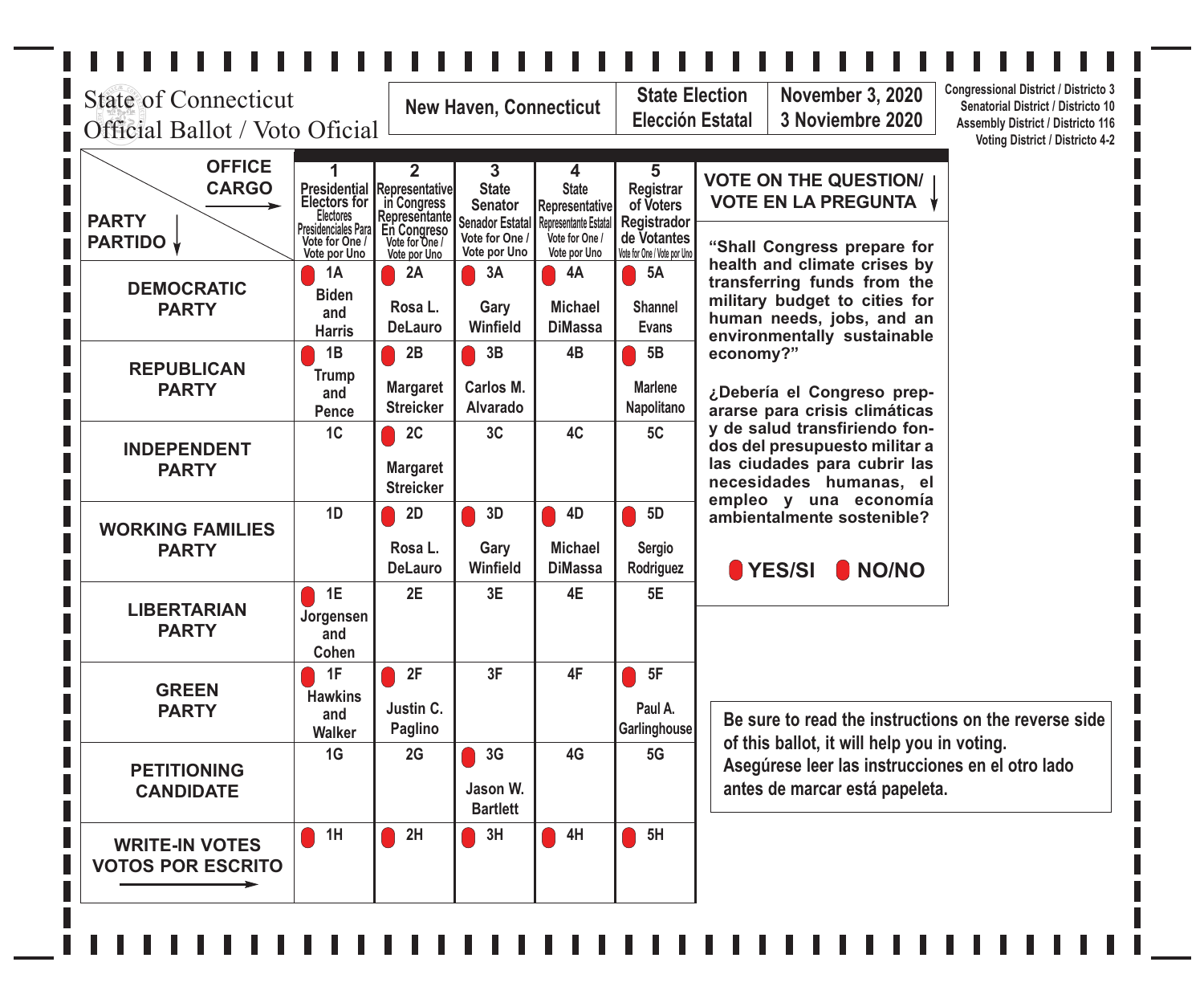# $\mathcal{L}_{\mathcal{A}}$

П

| <b>State of Connecticut</b><br>Official Ballot / Voto Oficial   |                                                                                                                                        | <b>New Haven, Connecticut</b>                                                                   |                                                                                                 |                                                                                                | <b>Congressional District / Districto 3</b><br><b>State Election</b><br><b>November 3, 2020</b><br>Senatorial District / Districto 10<br><b>Elección Estatal</b><br>3 Noviembre 2020<br><b>Assembly District / Districto 94</b><br>Voting Districts / Districtos 19-1, |                                                                                                                                                          |
|-----------------------------------------------------------------|----------------------------------------------------------------------------------------------------------------------------------------|-------------------------------------------------------------------------------------------------|-------------------------------------------------------------------------------------------------|------------------------------------------------------------------------------------------------|------------------------------------------------------------------------------------------------------------------------------------------------------------------------------------------------------------------------------------------------------------------------|----------------------------------------------------------------------------------------------------------------------------------------------------------|
| <b>OFFICE</b><br><b>CARGO</b><br><b>PARTY</b><br><b>PARTIDO</b> | <b>Presidential Representative</b><br><b>Electors for</b><br><b>Electores</b><br>Presidenciales Para<br>Vote for One /<br>Vote por Uno | $\overline{2}$<br>in Congress<br>Representante<br>En Congreso<br>Vote for One /<br>Vote por Uno | 3<br><b>State</b><br><b>Senator</b><br><b>Senador Estatal</b><br>Vote for One /<br>Vote por Uno | 4<br><b>State</b><br>Representative<br>Representante Estatal<br>Vote for One /<br>Vote por Uno | 5<br><b>Registrar</b><br>of Voters<br>Registrador<br>de Votantes<br>Vote for One / Vote por Uno                                                                                                                                                                        | 20-2 & 22-2<br><b>VOTE ON THE QUESTION/</b><br><b>VOTE EN LA PREGUNTA</b><br>"Shall Congress prepare for                                                 |
| <b>DEMOCRATIC</b><br><b>PARTY</b>                               | 1A<br><b>Biden</b><br>and<br><b>Harris</b>                                                                                             | 2A<br>Rosa L.<br><b>DeLauro</b>                                                                 | 3A<br>Gary<br>Winfield                                                                          | 4A<br>Robyn<br><b>Porter</b>                                                                   | 5A<br><b>Shannel</b><br><b>Evans</b>                                                                                                                                                                                                                                   | health and climate crises by<br>transferring funds from the<br>military budget to cities for<br>human needs, jobs, and an<br>environmentally sustainable |
| <b>REPUBLICAN</b><br><b>PARTY</b>                               | 1B<br>Trump<br>and<br>Pence                                                                                                            | 2B<br><b>Margaret</b><br><b>Streicker</b>                                                       | 3B<br>Carlos M.<br><b>Alvarado</b>                                                              | 4B                                                                                             | 5B<br><b>Marlene</b><br>Napolitano                                                                                                                                                                                                                                     | economy?"<br>¿Debería el Congreso prep-<br>ararse para crisis climáticas                                                                                 |
| <b>INDEPENDENT</b><br><b>PARTY</b>                              | 1 <sub>C</sub>                                                                                                                         | 2C<br><b>Margaret</b><br><b>Streicker</b>                                                       | 3C                                                                                              | 4C                                                                                             | 5C                                                                                                                                                                                                                                                                     | y de salud transfiriendo fon-<br>dos del presupuesto militar a<br>las ciudades para cubrir las<br>necesidades humanas, el<br>empleo y una economía       |
| <b>WORKING FAMILIES</b><br><b>PARTY</b>                         | 1D                                                                                                                                     | 2D<br>Rosa L.<br><b>DeLauro</b>                                                                 | 3D<br>Gary<br>Winfield                                                                          | 4D                                                                                             | <b>5D</b><br><b>Sergio</b><br>Rodriguez                                                                                                                                                                                                                                | ambientalmente sostenible?<br>YES/SI<br>I NO/NO                                                                                                          |
| <b>LIBERTARIAN</b><br><b>PARTY</b>                              | 1E<br>Jorgensen<br>and<br>Cohen                                                                                                        | 2E                                                                                              | 3E                                                                                              | 4E                                                                                             | 5E                                                                                                                                                                                                                                                                     |                                                                                                                                                          |
| <b>GREEN</b><br><b>PARTY</b>                                    | 1F<br><b>Hawkins</b><br>and<br><b>Walker</b>                                                                                           | 2F<br>Justin C.<br>Paglino                                                                      | 3F                                                                                              | 4F                                                                                             | 5F<br>Paul A.<br>Garlinghouse                                                                                                                                                                                                                                          | Be sure to read the instructions on the reverse side                                                                                                     |
| <b>PETITIONING</b><br><b>CANDIDATE</b>                          | 1G                                                                                                                                     | 2G                                                                                              | 3G<br>Jason W.<br><b>Bartlett</b>                                                               | 4G                                                                                             | 5G                                                                                                                                                                                                                                                                     | of this ballot, it will help you in voting.<br>Asegúrese leer las instrucciones en el otro lado<br>antes de marcar está papeleta.                        |
| <b>WRITE-IN VOTES</b><br><b>VOTOS POR ESCRITO</b>               | 1H                                                                                                                                     | 2H                                                                                              | 3H                                                                                              | 4H                                                                                             | 5H                                                                                                                                                                                                                                                                     |                                                                                                                                                          |

П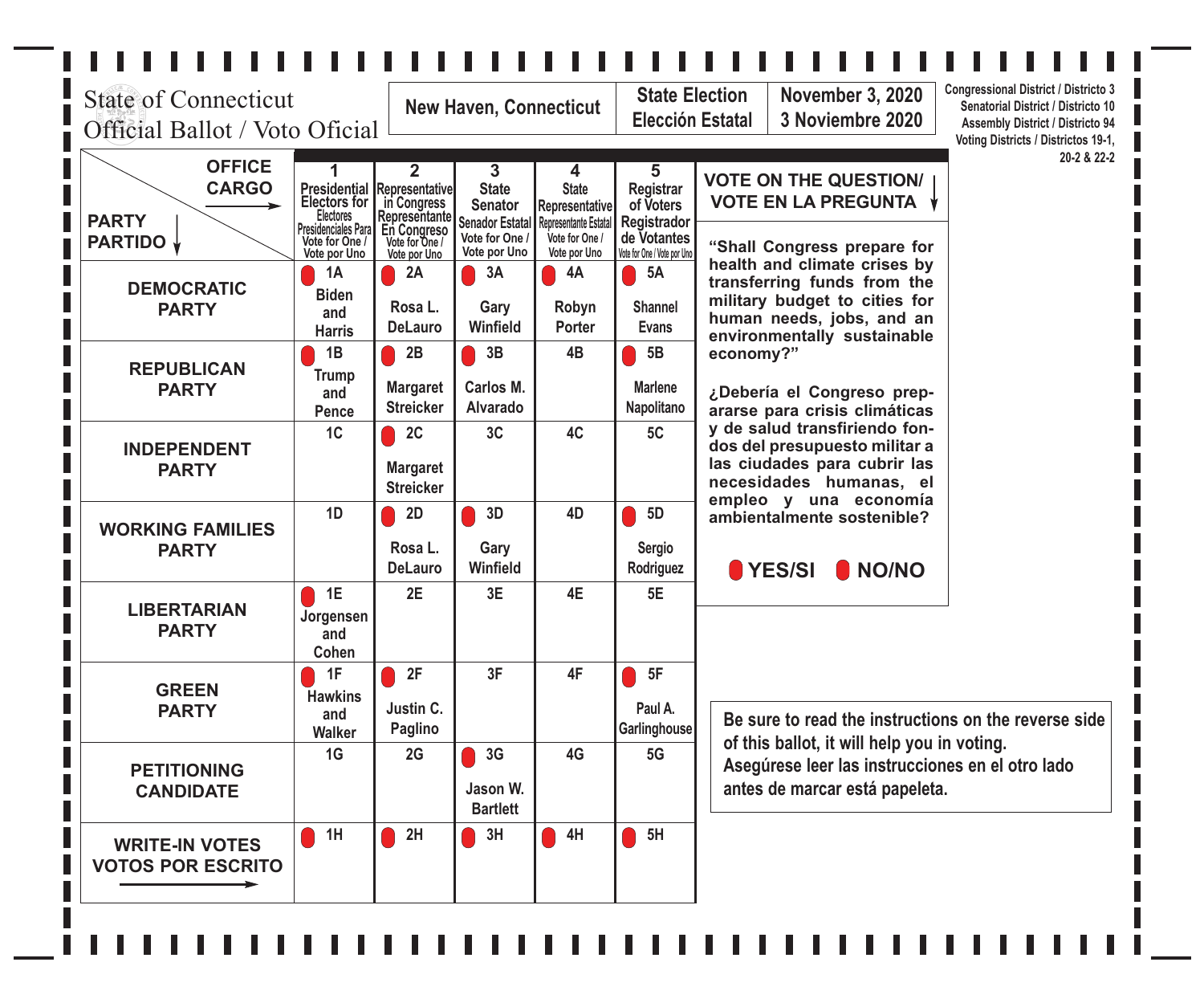### . . . . . . . . . . . . . .  $\blacksquare$  $\overline{\mathcal{A}}$  $\overline{\phantom{a}}$  $\overline{\phantom{a}}$  $\overline{\phantom{a}}$  $\overline{\mathcal{A}}$  $\overline{\phantom{a}}$  $\blacksquare$  $\blacksquare$  $\mathbf{I}$

| <b>State of Connecticut</b><br>Official Ballot / Voto Oficial   | <b>New Haven, Connecticut</b>                                                                                                |                                                                                                                  |                                                                                                 | <b>State Election</b><br>Elección Estatal                                                             | <b>Congressional District / Districto 3</b><br><b>November 3, 2020</b><br>Senatorial District / Districto 10<br>3 Noviembre 2020<br><b>Assembly District / Districto 95</b><br>Voting Districts / Districtos 4-1, |                                                                                                                                                          |
|-----------------------------------------------------------------|------------------------------------------------------------------------------------------------------------------------------|------------------------------------------------------------------------------------------------------------------|-------------------------------------------------------------------------------------------------|-------------------------------------------------------------------------------------------------------|-------------------------------------------------------------------------------------------------------------------------------------------------------------------------------------------------------------------|----------------------------------------------------------------------------------------------------------------------------------------------------------|
| <b>OFFICE</b><br><b>CARGO</b><br><b>PARTY</b><br><b>PARTIDO</b> | 1<br><b>Presidential</b><br><b>Electors for</b><br><b>Electores</b><br>Presidenciales Para<br>Vote for One /<br>Vote por Uno | $\mathbf 2$<br>Representative<br>in Congress<br> Representante <br>En Congreso<br>Vote for One /<br>Vote por Uno | 3<br><b>State</b><br><b>Senator</b><br><b>Senador Estatal</b><br>Vote for One /<br>Vote por Uno | 4<br><b>State</b><br>Representative<br><b>Representante Estatal</b><br>Vote for One /<br>Vote por Uno | 5<br>Registrar<br>of Voters<br>Registrador<br>de Votantes<br>Vote for One / Vote por Uno                                                                                                                          | 5 & 6-2<br><b>VOTE ON THE QUESTION/</b><br><b>VOTE EN LA PREGUNTA</b><br>"Shall Congress prepare for                                                     |
| <b>DEMOCRATIC</b><br><b>PARTY</b>                               | 1A<br><b>Biden</b><br>and<br><b>Harris</b>                                                                                   | 2A<br>Rosa L.<br><b>DeLauro</b>                                                                                  | 3A<br>Gary<br>Winfield                                                                          | 4A<br>Juan<br><b>Candelaria</b>                                                                       | $\bigcirc$ 5A<br><b>Shannel</b><br><b>Evans</b>                                                                                                                                                                   | health and climate crises by<br>transferring funds from the<br>military budget to cities for<br>human needs, jobs, and an<br>environmentally sustainable |
| <b>REPUBLICAN</b><br><b>PARTY</b>                               | 1B<br><b>Trump</b><br>and<br><b>Pence</b>                                                                                    | 2B<br><b>Margaret</b><br><b>Streicker</b>                                                                        | 3B<br>Carlos M.<br><b>Alvarado</b>                                                              | 4B                                                                                                    | 5B<br><b>Marlene</b><br>Napolitano                                                                                                                                                                                | economy?"<br>¿Debería el Congreso prep-<br>ararse para crisis climáticas                                                                                 |
| <b>INDEPENDENT</b><br><b>PARTY</b>                              | 1 <sub>C</sub>                                                                                                               | 2C<br><b>Margaret</b><br><b>Streicker</b>                                                                        | 3C                                                                                              | 4C                                                                                                    | 5C                                                                                                                                                                                                                | y de salud transfiriendo fon-<br>dos del presupuesto militar a<br>las ciudades para cubrir las<br>necesidades humanas, el                                |
| <b>WORKING FAMILIES</b><br><b>PARTY</b>                         | 1D                                                                                                                           | 2D<br>Rosa L.<br><b>DeLauro</b>                                                                                  | 3D<br>Gary<br><b>Winfield</b>                                                                   | 4D                                                                                                    | 5D<br><b>Sergio</b><br>Rodriguez                                                                                                                                                                                  | empleo y una economía<br>ambientalmente sostenible?<br>YES/SI<br>NO/NO                                                                                   |
| <b>LIBERTARIAN</b><br><b>PARTY</b>                              | 1E<br>Jorgensen<br>and<br>Cohen                                                                                              | 2E                                                                                                               | 3E                                                                                              | 4E                                                                                                    | 5E                                                                                                                                                                                                                |                                                                                                                                                          |
| <b>GREEN</b><br><b>PARTY</b>                                    | 1F<br><b>Hawkins</b><br>and<br><b>Walker</b>                                                                                 | 2F<br>Justin C.<br>Paglino                                                                                       | 3F                                                                                              | 4F                                                                                                    | 5F<br>Paul A.<br>Garlinghouse                                                                                                                                                                                     | Be sure to read the instructions on the reverse side                                                                                                     |
| <b>PETITIONING</b><br><b>CANDIDATE</b>                          | 1G                                                                                                                           | 2G                                                                                                               | 3G<br>Jason W.<br><b>Bartlett</b>                                                               | 4G                                                                                                    | 5G                                                                                                                                                                                                                | of this ballot, it will help you in voting.<br>Asegúrese leer las instrucciones en el otro lado<br>antes de marcar está papeleta.                        |
| <b>WRITE-IN VOTES</b><br><b>VOTOS POR ESCRITO</b>               | 1H                                                                                                                           | 2H                                                                                                               | 3H                                                                                              | 4H                                                                                                    | $\blacksquare$ 5H                                                                                                                                                                                                 |                                                                                                                                                          |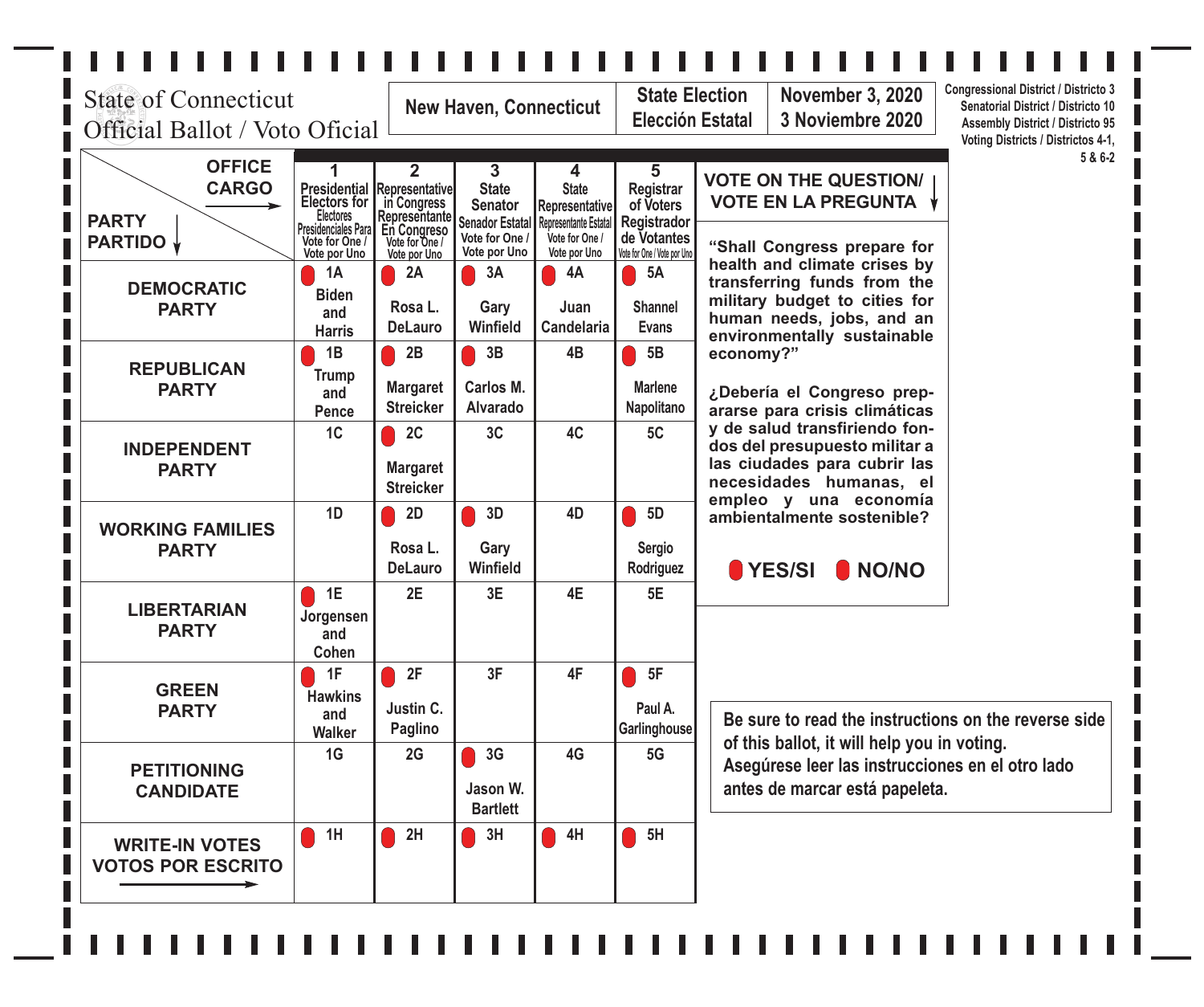# $\Box$  $\blacksquare$  $\mathbb{R}^{\mathbb{N}}$

| <b>State of Connecticut</b><br>Official Ballot / Voto Oficial   |                                                                                                                              |                                                                                                                 | <b>New Haven, Connecticut</b>                                                                   |                                                                                                       |                                                                                                 | <b>State Election</b><br><b>November 3, 2020</b><br>3 Noviembre 2020<br>Elección Estatal                                                                 | <b>Congressional District / Districto 3</b><br>Senatorial District / Districto 11<br><b>Assembly District / Districto 94</b><br>Voting Districts / Districtos 1-2 & |
|-----------------------------------------------------------------|------------------------------------------------------------------------------------------------------------------------------|-----------------------------------------------------------------------------------------------------------------|-------------------------------------------------------------------------------------------------|-------------------------------------------------------------------------------------------------------|-------------------------------------------------------------------------------------------------|----------------------------------------------------------------------------------------------------------------------------------------------------------|---------------------------------------------------------------------------------------------------------------------------------------------------------------------|
| <b>OFFICE</b><br><b>CARGO</b><br><b>PARTY</b><br><b>PARTIDO</b> | 1<br><b>Presidential</b><br><b>Electors for</b><br><b>Electores</b><br>Presidenciales Para<br>Vote for One /<br>Vote por Uno | $\mathbf{2}$<br>Representative<br>in Congress<br>Representante<br>En Congreso<br>Vote for One /<br>Vote por Uno | 3<br><b>State</b><br><b>Senator</b><br><b>Senador Estatal</b><br>Vote for One /<br>Vote por Uno | 4<br><b>State</b><br>Representative<br><b>Representante Estatal</b><br>Vote for One /<br>Vote por Uno | 5<br>Registrar<br>of Voters<br><b>Registrador</b><br>de Votantes<br>Vote for One / Vote por Uno | <b>VOTE ON THE QUESTION/</b><br><b>VOTE EN LA PREGUNTA</b><br>"Shall Congress prepare for                                                                | $19 - 2$                                                                                                                                                            |
| <b>DEMOCRATIC</b><br><b>PARTY</b>                               | <b>1A</b><br><b>Biden</b><br>and<br><b>Harris</b>                                                                            | 2A<br>Rosa L.<br><b>DeLauro</b>                                                                                 | $\vert$ 3A<br><b>Martin M.</b><br>Looney                                                        | 4A<br>Robyn<br>Porter                                                                                 | <b>5A</b><br><b>Shannel</b><br><b>Evans</b>                                                     | health and climate crises by<br>transferring funds from the<br>military budget to cities for<br>human needs, jobs, and an<br>environmentally sustainable |                                                                                                                                                                     |
| <b>REPUBLICAN</b><br><b>PARTY</b>                               | 1B<br><b>Trump</b><br>and<br>Pence                                                                                           | 2B<br><b>Margaret</b><br><b>Streicker</b>                                                                       | 3B<br>Jameson<br>White                                                                          | 4B                                                                                                    | 5B<br><b>Marlene</b><br>Napolitano                                                              | economy?"<br>¿Debería el Congreso prep-<br>ararse para crisis climáticas                                                                                 |                                                                                                                                                                     |
| <b>INDEPENDENT</b><br><b>PARTY</b>                              | 1C                                                                                                                           | 2C<br><b>Margaret</b><br><b>Streicker</b>                                                                       | 3C                                                                                              | 4C                                                                                                    | 5C                                                                                              | y de salud transfiriendo fon-<br>dos del presupuesto militar a<br>las ciudades para cubrir las<br>necesidades humanas, el<br>empleo y una economía       |                                                                                                                                                                     |
| <b>WORKING FAMILIES</b><br><b>PARTY</b>                         | 1D                                                                                                                           | 2D<br>Rosa L.<br><b>DeLauro</b>                                                                                 | 3D                                                                                              | 4D                                                                                                    | 5D<br><b>Sergio</b><br>Rodriguez                                                                | ambientalmente sostenible?<br>YES/SI<br>I NO/NO                                                                                                          |                                                                                                                                                                     |
| <b>LIBERTARIAN</b><br><b>PARTY</b>                              | 1E<br>Jorgensen<br>and<br>Cohen                                                                                              | 2E                                                                                                              | 3E                                                                                              | 4E                                                                                                    | 5E                                                                                              |                                                                                                                                                          |                                                                                                                                                                     |
| <b>GREEN</b><br><b>PARTY</b>                                    | 1F<br><b>Hawkins</b><br>and<br><b>Walker</b>                                                                                 | 2F<br>Justin C.<br><b>Paglino</b>                                                                               | 3F                                                                                              | 4F                                                                                                    | 5F<br>Paul A.<br>Garlinghouse                                                                   | Be sure to read the instructions on the reverse side                                                                                                     |                                                                                                                                                                     |
| <b>PETITIONING</b><br><b>CANDIDATE</b>                          | 1G                                                                                                                           | 2G                                                                                                              | 3G<br><b>Alexander</b><br><b>Taubes</b>                                                         | 4G                                                                                                    | 5G                                                                                              | of this ballot, it will help you in voting.<br>Asegúrese leer las instrucciones en el otro lado<br>antes de marcar está papeleta.                        |                                                                                                                                                                     |
| <b>WRITE-IN VOTES</b><br><b>VOTOS POR ESCRITO</b>               | 1H                                                                                                                           | 2H                                                                                                              | 3H                                                                                              | 4H                                                                                                    | 5H                                                                                              |                                                                                                                                                          |                                                                                                                                                                     |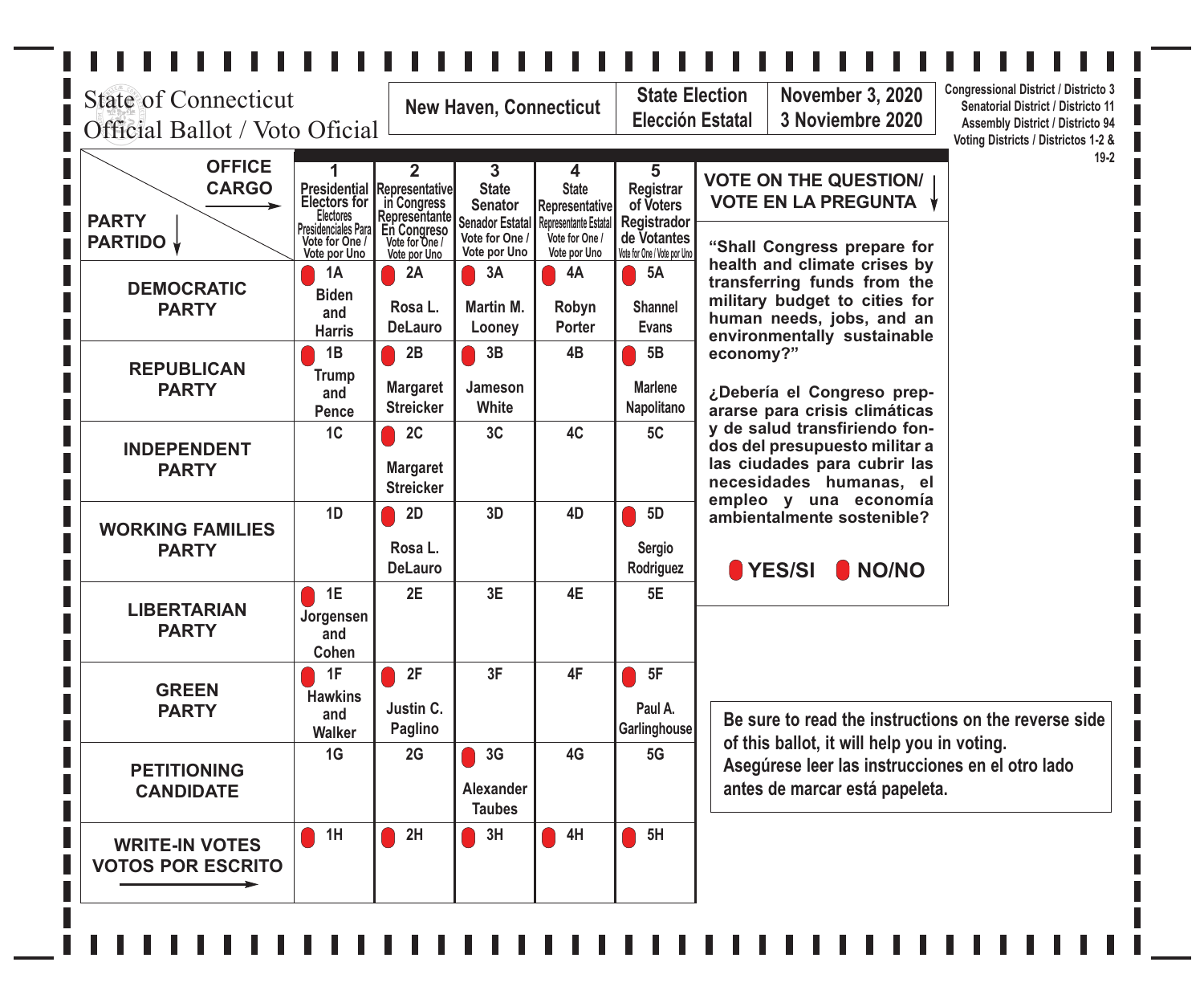# $\Box$  $\blacksquare$  $\mathbb{R}^{\mathbb{N}}$

| <b>State of Connecticut</b><br>Official Ballot / Voto Oficial   |                                                                                                                        |                                                                                         | <b>New Haven, Connecticut</b>                                                   |                                                                                |                                                                     | <b>Congressional District / Districto 3</b><br><b>State Election</b><br><b>November 3, 2020</b><br>Senatorial District / Districto 11<br><b>Elección Estatal</b><br>3 Noviembre 2020<br><b>Assembly District / Districto 95</b><br>Voting Districts / Districtos 6-3, 8-1, |
|-----------------------------------------------------------------|------------------------------------------------------------------------------------------------------------------------|-----------------------------------------------------------------------------------------|---------------------------------------------------------------------------------|--------------------------------------------------------------------------------|---------------------------------------------------------------------|----------------------------------------------------------------------------------------------------------------------------------------------------------------------------------------------------------------------------------------------------------------------------|
| <b>OFFICE</b><br><b>CARGO</b><br><b>PARTY</b><br><b>PARTIDO</b> | <b>Presidential Representative</b><br><b>Electors for</b><br><b>Electores</b><br>Presidenciales Para<br>Vote for One / | $\overline{2}$<br>_in Congress<br><b>Representante</b><br>En Congreso<br>Vote for One / | 3<br><b>State</b><br><b>Senator</b><br><b>Senador Estatal</b><br>Vote for One / | 4<br><b>State</b><br>Representative<br>Representante Estatal<br>Vote for One / | 5<br><b>Registrar</b><br>of Voters<br>Registrador<br>de Votantes    | 14-1, 15-1 & 16<br><b>VOTE ON THE QUESTION/</b><br><b>VOTE EN LA PREGUNTA</b><br>"Shall Congress prepare for                                                                                                                                                               |
| <b>DEMOCRATIC</b><br><b>PARTY</b>                               | Vote por Uno<br>1A<br><b>Biden</b><br>and<br><b>Harris</b>                                                             | Vote por Uno<br>2A<br>Rosa L.<br><b>DeLauro</b>                                         | Vote por Uno<br>3A<br><b>Martin M.</b><br>Looney                                | Vote por Uno<br>4A<br>Juan<br>Candelaria                                       | Vote for One / Vote por Uno<br>5A<br><b>Shannel</b><br><b>Evans</b> | health and climate crises by<br>transferring funds from the<br>military budget to cities for<br>human needs, jobs, and an<br>environmentally sustainable                                                                                                                   |
| <b>REPUBLICAN</b><br><b>PARTY</b>                               | 1B<br><b>Trump</b><br>and<br>Pence                                                                                     | 2B<br><b>Margaret</b><br><b>Streicker</b>                                               | 3B<br>Jameson<br>White                                                          | 4B                                                                             | 5B<br><b>Marlene</b><br>Napolitano                                  | economy?"<br>¿Debería el Congreso prep-<br>ararse para crisis climáticas                                                                                                                                                                                                   |
| <b>INDEPENDENT</b><br><b>PARTY</b>                              | 1C                                                                                                                     | 2C<br><b>Margaret</b><br><b>Streicker</b>                                               | 3C                                                                              | 4C                                                                             | 5C                                                                  | y de salud transfiriendo fon-<br>dos del presupuesto militar a<br>las ciudades para cubrir las<br>necesidades humanas, el<br>empleo y una economía                                                                                                                         |
| <b>WORKING FAMILIES</b><br><b>PARTY</b>                         | 1D                                                                                                                     | 2D<br>Rosa L.<br><b>DeLauro</b>                                                         | 3D                                                                              | 4D                                                                             | 5D<br><b>Sergio</b><br>Rodriguez                                    | ambientalmente sostenible?<br>$\blacktriangleright$ YES/SI<br>I NO/NO                                                                                                                                                                                                      |
| <b>LIBERTARIAN</b><br><b>PARTY</b>                              | 1E<br>Jorgensen<br>and<br>Cohen                                                                                        | 2E                                                                                      | 3E                                                                              | 4E                                                                             | 5E                                                                  |                                                                                                                                                                                                                                                                            |
| <b>GREEN</b><br><b>PARTY</b>                                    | 1F<br><b>Hawkins</b><br>and<br><b>Walker</b>                                                                           | 2F<br>Justin C.<br>Paglino                                                              | 3F                                                                              | 4F                                                                             | 5F<br>Paul A.<br>Garlinghouse                                       | Be sure to read the instructions on the reverse side                                                                                                                                                                                                                       |
| <b>PETITIONING</b><br><b>CANDIDATE</b>                          | 1G                                                                                                                     | 2G                                                                                      | 3G<br><b>Alexander</b><br><b>Taubes</b>                                         | 4G                                                                             | 5G                                                                  | of this ballot, it will help you in voting.<br>Asegúrese leer las instrucciones en el otro lado<br>antes de marcar está papeleta.                                                                                                                                          |
| <b>WRITE-IN VOTES</b><br><b>VOTOS POR ESCRITO</b>               | 1H                                                                                                                     | 2H                                                                                      | 3H                                                                              | 4H                                                                             | 5H                                                                  |                                                                                                                                                                                                                                                                            |
|                                                                 |                                                                                                                        |                                                                                         |                                                                                 |                                                                                |                                                                     |                                                                                                                                                                                                                                                                            |

 $\blacksquare$